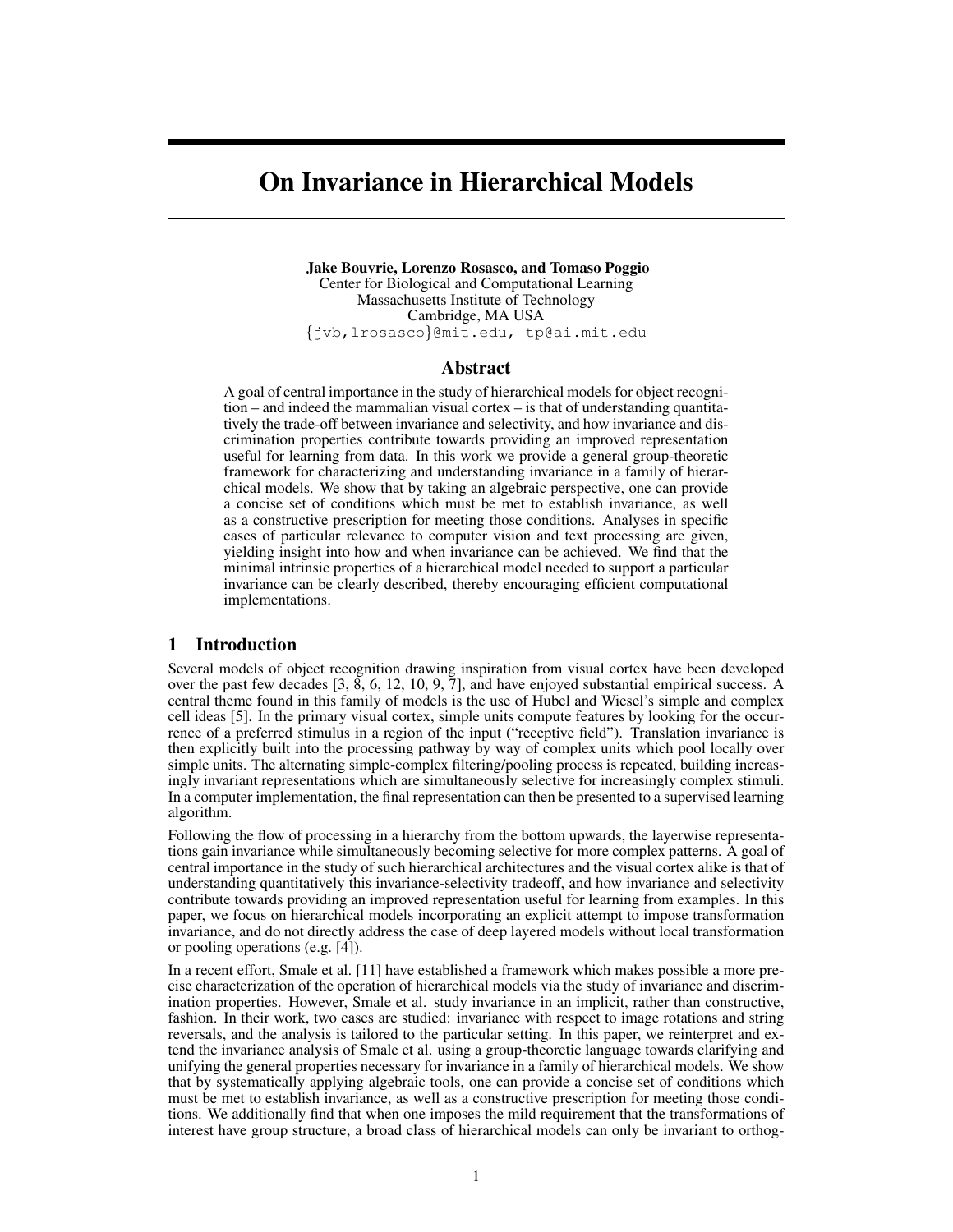onal transformations. This result suggests that common architectures found in the literature might need to be rethought and modified so as to allow for broader invariance possibilities. Finally, we show that our framework automatically points the way to efficient computational implementations of invariant models.

The paper is organized as follows. We first recall important definitions from Smale et al. Next, we extend the machinery of Smale et al. to a more general setting allowing for general pooling functions, and give a proof for invariance of the corresponding family of hierarchical feature maps. This contribution is key because it shows that several results in [11] do not depend on the particular choice of pooling function. We then establish a group-theoretic framework for characterizing invariance in hierarchical models expressed in terms of the objects defined here. Within this framework, we turn to the problem of invariance in two specific domains of practical relevance: images and text strings. Finally, we conclude with a few remarks summarizing the contributions and relevance of our work. *All proofs are omitted here, but can be found in the online supplementary material [2]*. The reader is assumed to be familiar with introductory concepts in group theory. An excellent reference is [1].

## 2 Invariance of a Hierarchical Feature Map

We first review important definitions and concepts concerning the neural response feature map presented in Smale et al. The reader is encouraged to consult [11] for a more detailed discussion. We will draw attention to the conditions needed for the neural response to be invariant with respect to a family of arbitrary transformations, and then generalize the neural response map to allow for arbitrary pooling functions. The proof of invariance given in [11] is extended to this generalized setting. The proof presented here (and in [11]) hinges on a technical "Assumption" which must be verified to hold true, given the model and the transformations to which we would like to be invariant. Therefore the key step to establishing invariance is verification of this Assumption. After stating the Assumption and how it figures into the overall picture, we explore its verification in Section 3. There we are able to describe, for a broad range of hierarchical models (including a class of convolutional neural networks [6]), the necessary conditions for invariance to a set of transformations.

#### 2.1 Definition of the Feature Map and Invariance

First consider a system of patches of increasing size associated to successive layers of the hierarchy,  $v_1 \subset v_2 \subset \cdots \subset v_n \subseteq S$ , with  $v_n$  taken to be the size of the full input. Here layer n is the top-most layer, and the patches are pieces of the *domain* on which the input data are defined. The set S could contain, for example, points in  $\mathbb{R}^2$  (in the case of 2D graphics) or integer indices (the case of strings). Until Section 4, the data are seen as general functions, however it is intuitively helpful to think of the special case of images, and we will use a notation that is suggestive of this particular case. Next, we'll need spaces of functions on the patches,  $\text{Im}(v_i)$ . In many cases it will only be necessary to work with arbitrary successive pairs of patches (layers), in which case we will denote by  $u$  the smaller patch, and  $v$  the next larger patch. We next introduce the transformation sets  $H_i$ ,  $i = 1, \ldots, n$  intrinsic to the model. These are abstract sets in general, however here we will take them to be comprised of translations with  $h \in H_i$  defined by  $h : v_i \to v_{i+1}$ . Note that by construction, the functions  $h \in H_i$  implicitly involve restriction. For example, if  $f \in \text{Im}(v_2)$  is an image of size  $v_2$  and  $h \in H_1$ , then  $f \circ h$  is a piece of the image of size  $v_1$ . The particular piece is determined by h. Finally, to each layer we also associate a dictionary of templates,  $Q_i \subseteq \text{Im}(v_i)$ . The templates could be randomly sampled from  $\text{Im}(v_i)$ , for example.

Given the ingredients above, the neural response  $N_m(f)$  and associated derived kernel  $\widehat{K}_m$  are defined as follows.

Definition 1 (Neural Response). *Given a non-negative valued, normalized, initial reproducing kernel*  $\widehat{K}_1$ *, the* m-th derived kernel  $\widehat{K}_m$ *, for*  $m = 2, \ldots, n$ *, is obtained by normalizing*  $K_m(f, g)$  =  $\langle N_m(f), N_m(g) \rangle_{L^2(Q_{m-1})}$  *where*  $N_m(f)(q) = \max_{h \in H} \widehat{K}_{m-1}(f \circ h, q), \qquad q \in Q_{m-1}$  *with*  $H = H_{m-1}.$ 

Here a kernel is normalized by taking  $\hat{K}(f,g) = K(f,g)/\sqrt{K(f,f)K(g,g)}$ . Note that the neural regnonge decomposes the input into a higheral vector analyzing sub-regions at different scales response decomposes the input into a hierarchy of parts, analyzing sub-regions at different scales. The neural response and derived kernels describe in compact, abstract terms the core operations built into the many related hierarchical models of object recognition cited above.

We next define a set of transformations, distinct from the  $H_i$  above, to which we would like to be invariant. Let  $r \in \mathcal{R}_i$ ,  $i \in \{1, \ldots, n-1\}$ , be transformations that can be viewed as mapping either  $v_i$  to itself or  $v_{i+1}$  to itself (depending on the context in which it is applied). We rule out the degenerate translations and transformations,  $h$  or  $r$  mapping their entire domain to a single point. When it is necessary to identify transformations defined on a specific domain  $v$ , we will use the notation  $r_v : v \to v$ . Invariance of the neural response feature map can now be defined.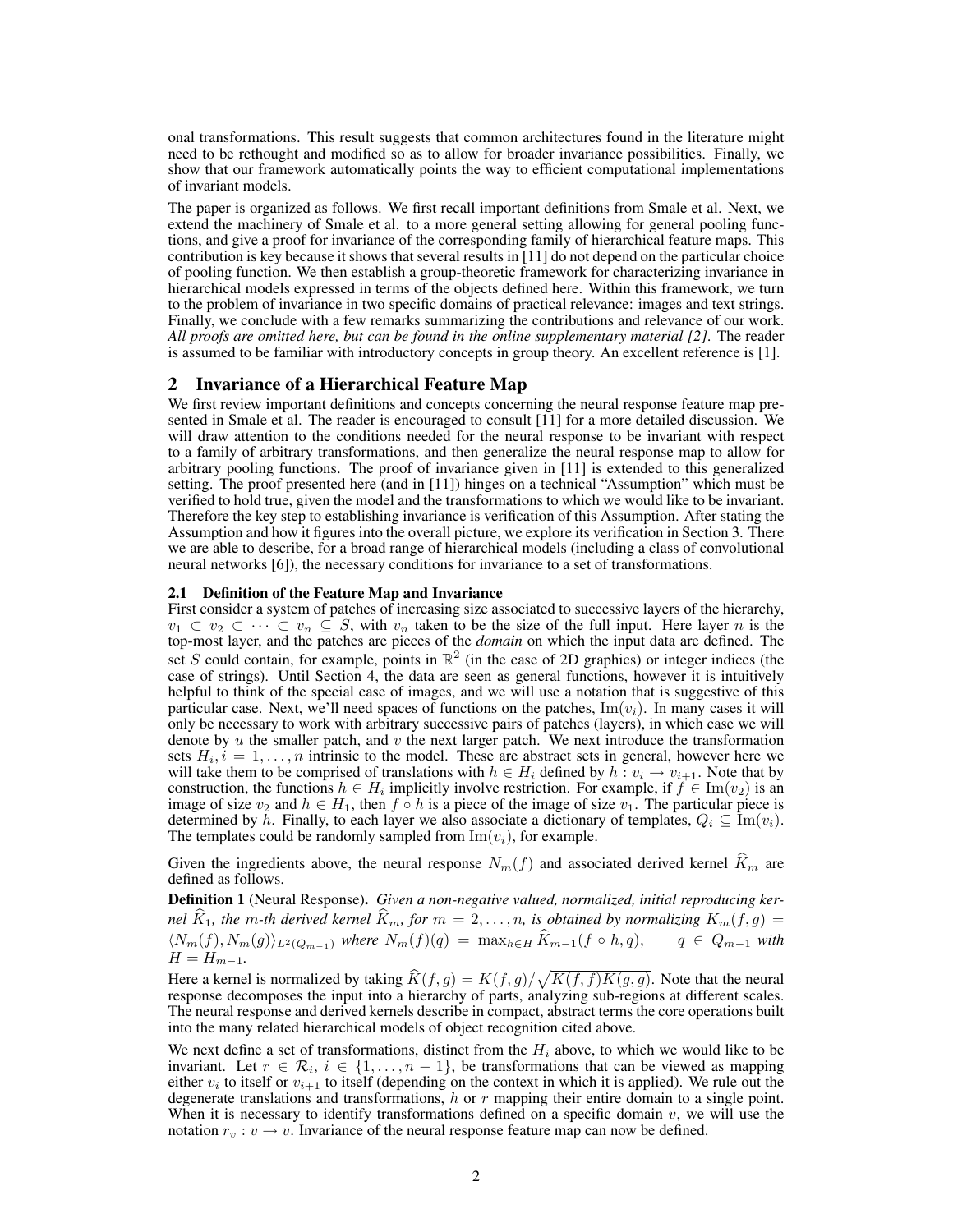**Definition 2** (Invariance). *The feature map*  $N_m$  *is invariant to the domain transformation*  $r \in \mathcal{R}$  *if*  $N_m(f) = N_m(f \circ r)$ , for all  $f \in \text{Im}(v_m)$ , or equivalently,  $\hat{K}_m(f \circ r, f) = 1$ , for all  $f \in \text{Im}(v_m)$ . In order to state the invariance properties of a given feature map, a technical assumption is needed.

**Assumption 1** (from [11]). *Fix any*  $r \in \mathcal{R}$ . *There exists a surjective map*  $\pi : H \to H$  *satisfying* 

$$
r_v \circ h = \pi(h) \circ r_u \tag{1}
$$

*for all*  $h \in H$ *.* 

This technical assumption is best described by way of an example. Consider images and rotations: the assumption stipulates that rotating an image and then taking a restriction must be equivalent to first taking a (different) restriction and then rotating the resulting image patch. As we will describe below, establishing invariance will boil down to verifying Assumption 1.

#### 2.2 Invariance and Generalized Pooling

We next provide a generalized proof of invariance of a family of hierarchical feature maps, where the properties we derive do not depend on the choice of the pooling function. Given the above assumption, invariance can be established for general pooling functions of which the max is only one particular choice. We will first define such general pooling functions, and then describe the corresponding generalized feature maps. The final step will then be to state an invariance result for the generalized feature map, given that Assumption 1 holds.

Let  $H = H_i$ , with  $i \in \{1, ..., n-1\}$ , and let  $\mathcal{B}(\mathbb{R})$  denote the Borel algebra of  $\mathbb{R}$ . As in Assumption 1, we define  $\pi : H \to H$  to be a surjection, and let  $\Psi : \mathcal{B}(\mathbb{R}_{++}) \to \mathbb{R}_{++}$  be a bounded *pooling function* defined for Borel sets  $B \in \mathcal{B}(\mathbb{R})$  consisting of only positive elements. Here  $\mathbb{R}_{++}$  denotes the set of strictly positive reals. Given a positive functional  $\tilde{F}$  acting on elements of H, we define the set  $F(H) \in \mathcal{B}(\mathbb{R})$  as

$$
F(H) = \{F[h] \mid h \in H\}.
$$

Note that since  $\pi$  is surjective,  $\pi(H) = H$ , and therefore  $(F \circ \pi)(H) = F(H)$ .

With these definitions in hand, we can define a more general neural response as follows. For  $H =$  $H_{m-1}$  and all  $q \in Q = Q_{m-1}$ , let the neural response be given by

$$
N_m(f)(q) = (\Psi \circ F)(H)
$$

where

$$
F[h] = K_{m-1}(f \circ h, q).
$$

Given Assumption 1, we can now prove invariance of a neural response feature map built from the general pooling function Ψ.

**Theorem 1.** *Given any function*  $\Psi : \mathcal{B}(\mathbb{R}_{++}) \to \mathbb{R}_{++}$ *, if the initial kernel satisfies*  $\widehat{K}_1(f, f \circ r) = 1$ *for all*  $r \in \mathcal{R}$ *,*  $f \in \text{Im}(v_1)$ *, then* 

$$
N_m(f) = N_m(f \circ r),
$$

*for all*  $r \in \mathcal{R}$ *,*  $f \in \text{Im}(v_m)$  *and*  $m \leq n$ *.* 

We give a few practical examples of the pooling function  $\Psi$ .

**Maximum:** The original neural response is recovered setting  $\Psi(B) = \sup B$ .

**Averaging:** We can consider average pooling by setting  $\Psi(B) = \int_{x \in B} x d\mu$ . If H has a measure  $\rho_H$ , then a natural choice for  $\mu$  is the induced push-forward measure  $\rho_H \circ F^{-1}$ . The measure  $\rho_H$ may be simply uniform, or in the case of a finite set  $H$ , discrete. Similarly, we may consider more general weighted averages.

## 3 A Group-Theoretic Invariance Framework

This section establishes general definitions and conditions needed to formalize a group-theoretic concept of invariance. When Assumption 1 holds, then the neural response map can be made invariant to the given set of transformations. Proving invariance thus reduces to verifying that the Assumption actually holds, and is valid. A primary goal of this paper is to place this task within an algebraic framework so that the question of verifying the Assumption can be formalized and explored in full generality with respect to model architecture, and the possible transformations. Formalization of Assumption 1 culminates in Definition 3 below, where purely algebraic conditions are separated from conditions stemming from the mechanics of the hierarchy. This separation results in a simplified problem because one can then tackle the algebraic questions independent of and untangled from the model architecture.

Our general approach is as follows. We will require that  $\mathcal R$  is a subset of a group and then use algebraic tools to understand when and how Assumption 1 can be satisfied given different instances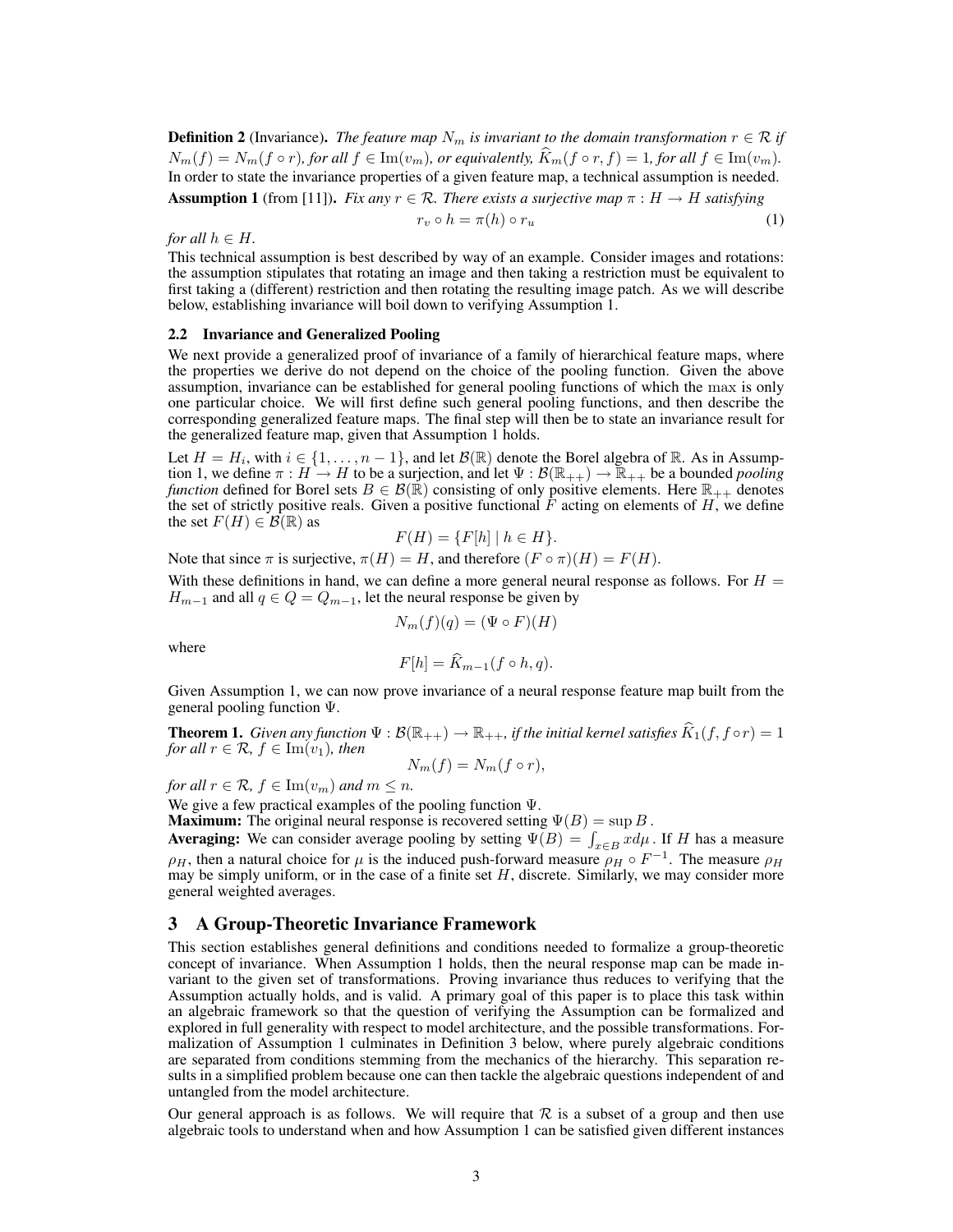of R. If R is fixed, then the assumption can only be satisfied by placing requirements on the sets of built-in translations  $H_i$ ,  $i = 1, \ldots, n$ . Therefore, we will make quantitative, constructive statements about the minimal sets of translations associated to a layer required to support invariance to a set of transformations. Conversely, one can fix  $H_i$  and then ask whether the resulting feature map will be invariant to any transformations. We explore this perspective as well, particularly in the examples of Section 4, where specific problem domains are considered.

#### 3.1 Formulating Conditions for Invariance

Recall that  $v_i \subset S$ . Because it will be necessary to translate in S, it is assumed that an appropriate notion of addition between the elements of S is given. If G is a group, we denote the (left) action of G on S by  $A: G \times S \to S$ . Given an element  $g \in G$ , the notation  $A_g: S \to S$  will be utilized. Since A is a group action, it satisfies  $(A_g \circ A_{g'}) (x) = A_{gg'}(x)$  for all  $x \in S$  and all  $g, g' \in G$ . Consider an arbitrary pair of successive layers with associated patch sizes u and v, with  $u \subset v \subset S$ . Recall that the definition of the neural response involves the "built-in" translation functions  $h: u \rightarrow v$ , for  $h \in H = H_u$ . Since S has an addition operation, we may parameterize  $h \in H$  explicitly as  $h_a(x) = x + a$  for  $x \in u$  and parameter  $a \in v$  such that  $(u + a) \subset v$ . The restriction behavior of the translations in  $H$  prevents us from simply generating a group out of the elements of  $H$ . To get around this difficulty, we will decompose the  $h \in H$  into a composition of two functions: a translation group action and an inclusion.

Let  $S$  generate a group of translations  $T$  by defining the injective map

$$
S \to T
$$
  
\n
$$
a \mapsto t_a.
$$
\n(2)

That is, to every element of  $a \in S$  we associate a member of the group T whose action corresponds to translation in S by a:  $A_{t_a}(x) = x + a$  for  $x, a \in S$ . (Although we assume the specific case of translations throughout, the sets of intrinsic operations  $H_i$  may more generally contain other kinds of transformations. *We assume, however, that* T *is abelian.*) Furthermore, because the translations H can be parameterized by an element of  $S$ , one can apply Equation (2) to define an injective map  $\tau : H \to T$  by  $h_a \mapsto t_a$ . Finally, we define  $\iota_u : u \hookrightarrow S$  to be the canonical inclusion of u into S. We can now rewrite  $h_a: u \to v$  as

$$
h_a = A_{t_a} \circ \iota_u
$$

Note that because a satisfies  $(u + a) \subset v$  by definition,  $\text{im}(A_{t_a} \circ \iota_u) \subset v$  automatically.

In the statement of Assumption 1, the transformations  $r \in \mathcal{R}$  can be seen as maps from u to itself, or from  $v$  to itself, depending on which side of Equation (1) they are applied. To avoid confusion we denoted the former case by  $r_u$  and the latter by  $r_v$ . Although  $r_u$  and  $r_v$  are the same "kind" of transformation, one cannot in general associate to each "kind" of transformation  $r \in \mathcal{R}$  a single element of some group as we did in the case of translations above. The group action could very well be different depending on the context. We will therefore consider  $r_u$  and  $r_v$  to be distinct transformations, loosely associated to r. In our development, we will make the important assumption that the transformations  $r_u, r_v \in \mathcal{R}$  can be expressed as actions of elements of some group, and denote this group by R. More precisely, for every  $r_u \in \mathcal{R}$ , there is assumed to be a corresponding element  $\rho_u \in R$  whose action satisfies  $A_{\rho_u}(x) = r_u(x)$  for all  $x \in u$ , and similarly, for every  $r_v \in R$ R, there is assumed to be a corresponding element  $\rho_v \in R$  whose action satisfies  $A_{\rho_v}(x) = r_v(x)$ for all  $x \in v$ . The distinction between  $\rho_u$  and  $\rho_v$  will become clear in the case of feature maps defined on functions whose domain is a finite set (such as strings). In the case of images, we will see that  $\rho_u = \rho_v$ .

Assumption 1 requires that  $r_v \circ h = h' \circ r_u$  for  $h, h' \in H$ , with the map  $\pi : h \mapsto h'$  onto. We now restate this condition in group-theoretic terms. Define  $\tilde{T} = \tau(H_u) \subseteq T$  to be the set of group elements corresponding to  $H_u$ . Set  $h = h_a$ ,  $h' = h_b$ , and denote also by  $r_u$ ,  $r_v$  the elements of the group R corresponding to the given transformation  $r \in \mathcal{R}$ . The Assumption says in part that  $r_v \circ h = h' \circ r_u$  for some  $h' \in H$ . This can now be expressed as

$$
A_{r_v} \circ A_{t_a} \circ \iota_u = A_{t_b} \circ \iota_u \circ A_{r_u} \circ \iota_u \tag{3}
$$

for some  $t_b \in \tilde{T}$ . In order to arrive at a purely algebraic condition for invariance, we will need to understand and manipulate compositions of group actions. However on the right-hand side of Equation (3) the translation  $A_{t_b}$  is separated from the transformation  $A_{r_u}$  by the inclusion  $\iota_u$ . We will therefore need to introduce an additional constraint on  $R$ . This constraint leads to our first condition for invariance: If  $x \in u$ , then we require that  $A_{r_u}(x) \in u$  for all  $r \in R$ . One can now see that if this condition is met, then verifying Equation (3) reduces to checking that

$$
A_{r_v} \circ A_{t_a} = A_{t_b} \circ A_{r_u},\tag{4}
$$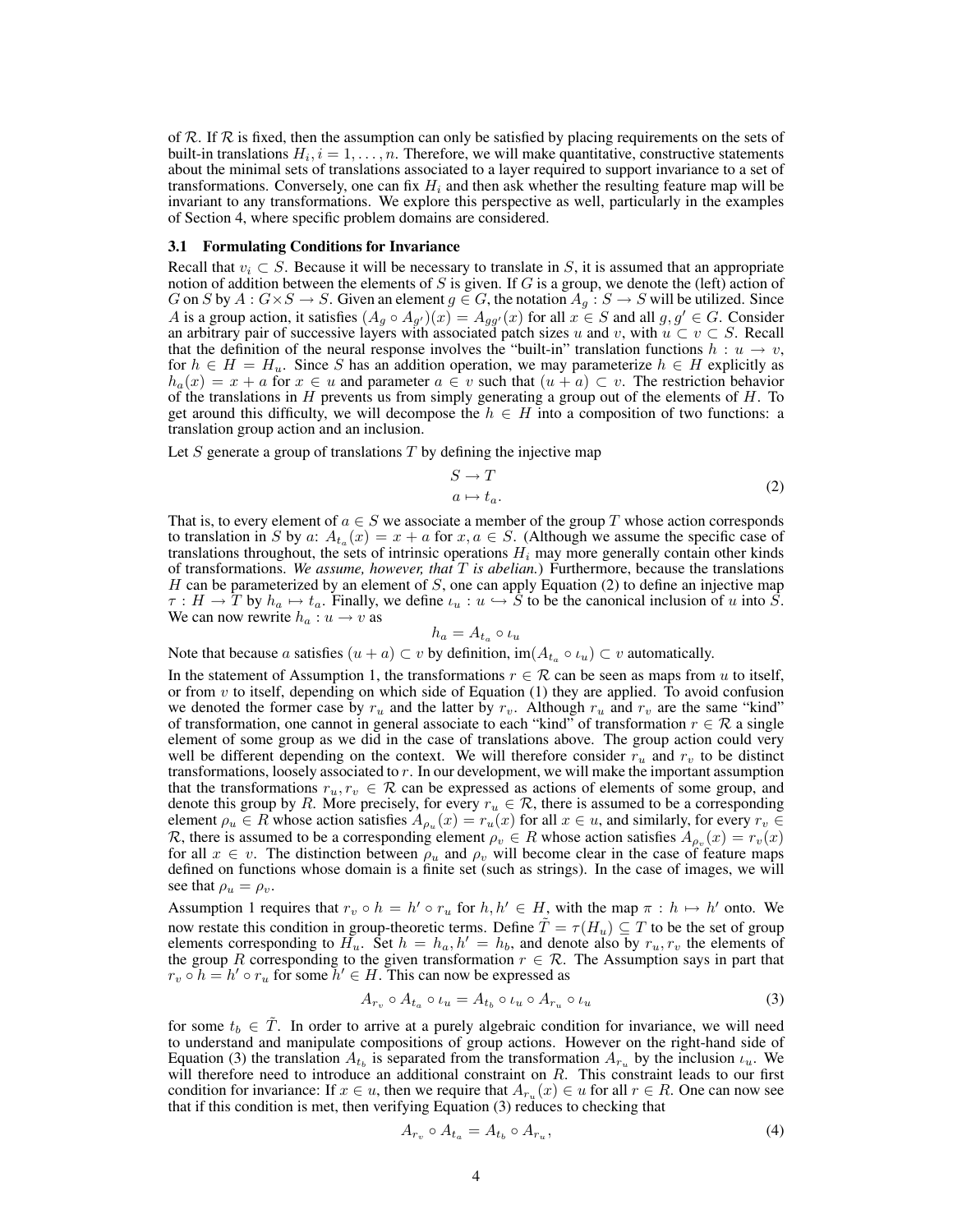and that the map  $t_a \mapsto t_b$  is onto.

The next step is to turn compositions of actions  $A_x \circ A_y$  into an equivalent action of the form  $A_{xy}$ . Do do this, one needs R and T to be subgroups of the same group G so that the associativity property of group actions applies. A general way to accomplish this is to form the semidirect product

$$
G = T \rtimes R. \tag{5}
$$

Recall that the semidirect product  $G = X \rtimes Y$  is a way to put two subgroups X, Y together where X is required to be normal in G, and  $X \cap Y = \{1\}$  (the usual direct product requires both subgroups to be normal). In our setting G is easily shown to be isomorphic to a group with normal subgroup  $T$ and subgroup R where each element may be written in the form  $g = tr$  for  $t \in T, r \in R$ . We will see below that we do not loose generality by requiring  $T$  to be normal. Note that although this construction precludes  $R$  from containing the transformations in  $T$ , allowing  $R$  to contain translations is an uninteresting case.

Consider now the action  $A_q$  for  $g \in G = T \rtimes R$ . Returning to Equation (4), we can apply the associativity property of actions and see that Equation (4) will hold as long as

$$
r_v \tilde{T} = \tilde{T} r_u \tag{6}
$$

for every  $r \in R$ . This is our second condition for invariance, and is a purely algebraic requirement concerning the groups  $R$  and  $T$ , distinct from the restriction related conditions involving the patches  $u$  and  $v$ .

The two invariance conditions we have described thus far combine to capture the content of Assumption 1, but in a manner that separates group related conditions from constraints due to restriction and the nested nature of an architecture's patch domains. We can summarize the invariance conditions in the form of a concise definition that can be applied to establish invariance of the neural response feature maps  $N_m(f)$ ,  $2 \le m \le n$  with respect to a set of transformations. Let  $R \subseteq R$  be the set of transformations for which we would like to prove invariance, in correspondence with  $R$ .

**Definition 3** (Compatible Sets). *The subsets*  $\overline{R} \subset R$  *and*  $\overline{T} \subset T$  *are* compatible *if all of the following conditions hold:*

- *1. For each*  $r \in \tilde{R}$ ,  $r_v\tilde{T} = \tilde{T}r_u$ . When  $r_u = r_v$  for all  $r \in R$ , this means that normalizer of  $\tilde{T}$  in  $\tilde{R}$  is  $\tilde{R}$ .
- 2. Left transformations  $r_v$  never take a point in v outside of v, and right transformations  $r_u$ *never take a point in* u/v *outside of* u/v *(respectively):*

$$
im A_{r_v} \circ \iota_v \subseteq v, \qquad im A_{r_u} \circ \iota_u \subseteq u, \qquad im A_{r_u} \circ \iota_v \subseteq v,
$$

*for all*  $r \in \mathbb{R}$ *.* 

*3. Translations never take a point in* u *outside of* v*:*

$$
im A_t \circ \iota_u \subseteq v
$$

*for all*  $t \in \tilde{T}$ *.* 

The final condition above has been added to ensure that any set of translations  $\tilde{T}$  we might construct satisfy the implicit assumption that the hierarchy's translation functions  $h \in H$  are maps which respect the definition  $h: u \rightarrow v$ .

If  $\tilde{R}$  and  $\tilde{T}$  are compatible, then for each  $t_a \in \tilde{T}$  Equation 3 holds for some  $t_b \in \tilde{T}$ , and the map  $t_a \mapsto t_b$  is surjective from  $\tilde{T} \to \tilde{T}$  (by Condition (1) above). So Assumption 1 holds.

As will become clear in the following section, the tools available to us from group theory will provide insight into the structure of compatible sets.

#### 3.2 Orbits and Compatible Sets

Suppose we assume that  $R$  is a subgroup (rather than just a subset), and ask for the smallest compatible  $\tilde{T}$ . We will show that the only way to satisfy Condition (1) in Definition 3 is to require that  $\overline{T}$  be a union of  $\overline{R}$ -*orbits*, under the action

$$
(t,r) \mapsto r_v t r_u^{-1} \tag{7}
$$

for  $t \in T$ ,  $r \in \tilde{R}$ . This perspective is particularly illuminating because it will eventually allow us to view conjugation by a transformation r as a permutation of  $\tilde{T}$ , thereby establishing surjectivity of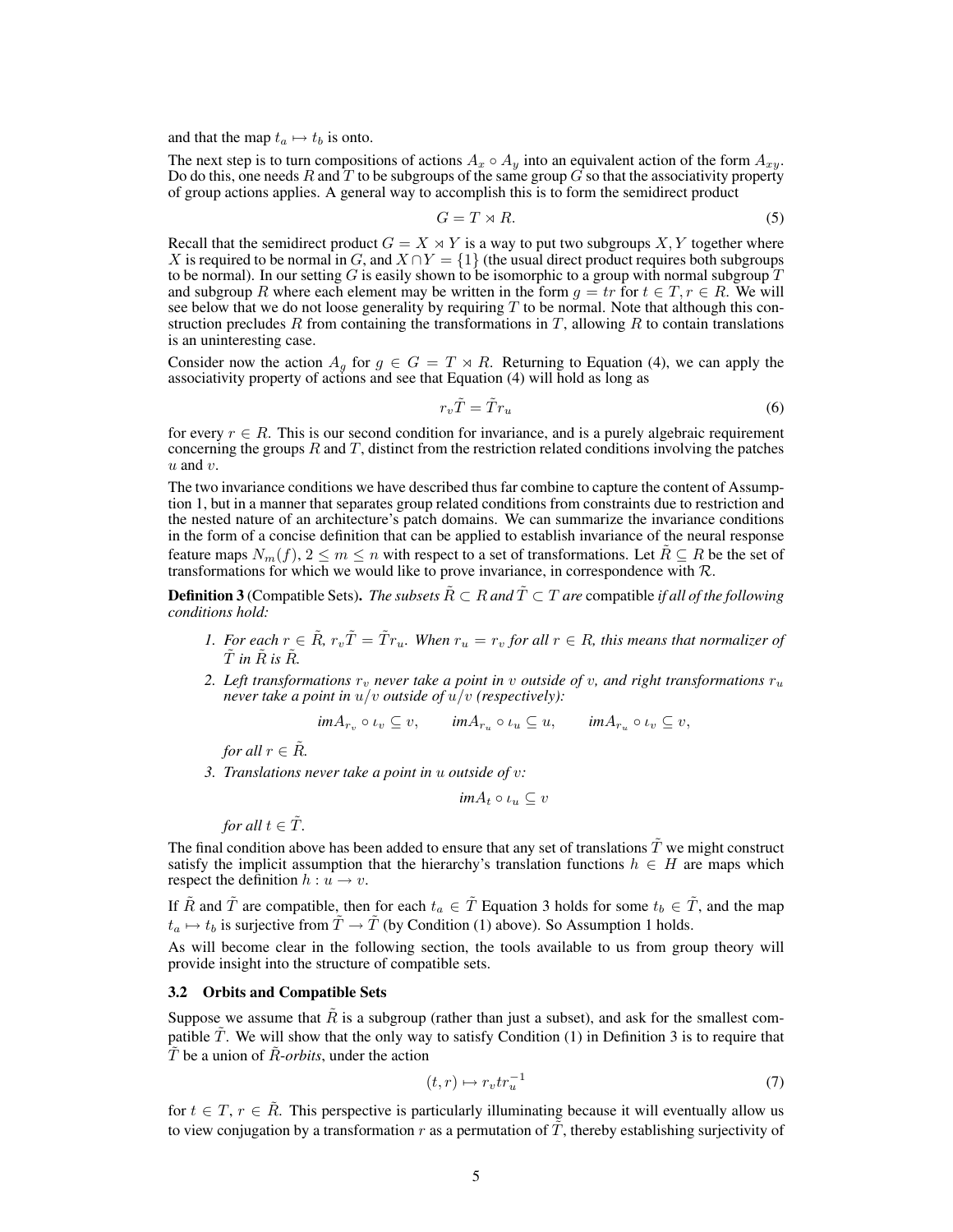the map  $\pi$  defined in Assumption 1. For computational reasons, viewing  $\tilde{T}$  as a union of orbits is also convenient.

If  $r_v = r_u = r$ , then the action (7) is exactly conjugation and the  $\tilde{R}$ -orbit of a translation  $t \in T$ is the conjugacy class  $C_{\tilde{R}}(t) = \{rtr^{-1} \mid r \in \tilde{R}\}$ . Orbits of this form are also equivalence classes under the relation  $s \sim s'$  if  $s' \in C_{\tilde{R}}(s)$ , and we will require  $\tilde{T}$  to be partitioned by the conjugacy classes induced by  $R$ .

The following Proposition shows that, given set of candidate translations in  $H$ , we can construct a set of translations compatible with  $\tilde{R}$  by requiring  $\tilde{T}$  to be a union of  $\tilde{R}$ -orbits under the action of conjugation.

**Proposition 1.** *Let*  $\Gamma \subseteq T$  *be a given set of translations, and assume the following: (1)*  $G \cong T \rtimes R$ , *(2) For each*  $r \in R$ ,  $r = r_u = r_v$ , *(3)*  $\hat{R}$  *is a subgroup of*  $R$ *. Then Condition (1) of Definition 3 is satisfied if and only if*  $\tilde{T}$  *can be expressed as a union of orbits of the form* 

$$
\tilde{T} = \bigcup_{t \in \Gamma} C_{\tilde{R}}(t). \tag{8}
$$

An interpretation of the above Proposition, is that when  $\tilde{T}$  is a union of  $\tilde{R}$ -orbits, conjugation by r can be seen as a permutation of  $\tilde{T}$ . In general, a given  $\tilde{T}$  may be decomposed into several such orbits and the conjugation action of  $\tilde{R}$  on  $\tilde{T}$  may not necessarily be transitive.

## 4 Analysis of Specific Invariances

We continue with specific examples relevant to image processing and text analysis.

#### 4.1 Isometries of the Plane

Consider the case where G is the group M of planar isometries,  $u \subset v \subset S = \mathbb{R}^2$ , and H involves translations in the plane. Let  $O_2$  be the group of orthogonal operators, and let  $t_a \in T$  denote a translation represented by the vector  $a \in \mathbb{R}^2$ . In this section we assume the standard basis and work with matrix representations of  $G$  when it is convenient.

We first need that  $T \triangleleft M$ , a property that will be useful when verifying Condition (1) of Definition 3. Indeed, from the First Isomorphism Theorem [1], the quotient space  $M/T$  is isomorphic to  $O_2$ , giving the following commutative diagram:

$$
M \xrightarrow{\pi} O_2
$$
\n
$$
\phi \downarrow \qquad \qquad \nearrow
$$
\n
$$
M/T
$$

where the isomorphism  $\tilde{\pi}: M/T \to O_2$  is given by  $\tilde{\pi}(mT) = \pi(m)$  and  $\phi(m) = mT$ . We recall that the kernel of a group homomorphism  $\pi: G \to G'$  is a normal subgroup of G, and that normal subgroups N of G are invariant under the operation of conjugation by elements  $g$  of  $G$ . That is,  $gNg^{-1} = N$  for all  $g \in G$ . With this picture in mind, the following Lemma establishes that  $T \lhd M$ , and further shows that M is isomorphic to  $T \rtimes R$  with  $R = O_2$ , and T a normal subgroup of M.

**Lemma 1.** *For each*  $m \in M$ ,  $t_a \in T$ ,  $mt_a = t_b m$  *for some unique element*  $t_b \in T$ .

We are now in a position to verify the Conditions of Definition 3 for the case of planar isometries.

Proposition 2. *Let* H *be the set of translations associated to an arbitrary layer of the hierarchical* feature map and define the injective map  $\tau : H \to T$  by  $h_a \mapsto t_a$ , where a is a parameter char-<br>acterizing the translation. Set  $\Gamma = {\{\tau(h) | h \in H\}}$ . Take  $G = M \cong T \rtimes O_2$  as above. The *sets*

$$
\tilde{R} = O_2, \qquad \tilde{T} = \bigcup_{t \in \Gamma} C_{\tilde{R}}(t)
$$

*are compatible.*

This proposition states that the hierarchical feature map may be made invariant to isometries, however one might reasonably ask whether the feature map can be invariant to other transformations. The following Proposition confirms that isometries are the *only* possible transformations, with group structure, to which the hierarchy may be made invariant in the exact sense of Definition 2.

**Proposition 3.** Assume that the input spaces  $\{\text{Im}(v_i)\}_{i=1}^{n-1}$  are endowed with a norm inherited from  $\text{Im}(v_n)$  by restriction. Then at all layers, the group of orthogonal operators  $O_2$  is the only group of *transformations to which the neural response can be invariant.*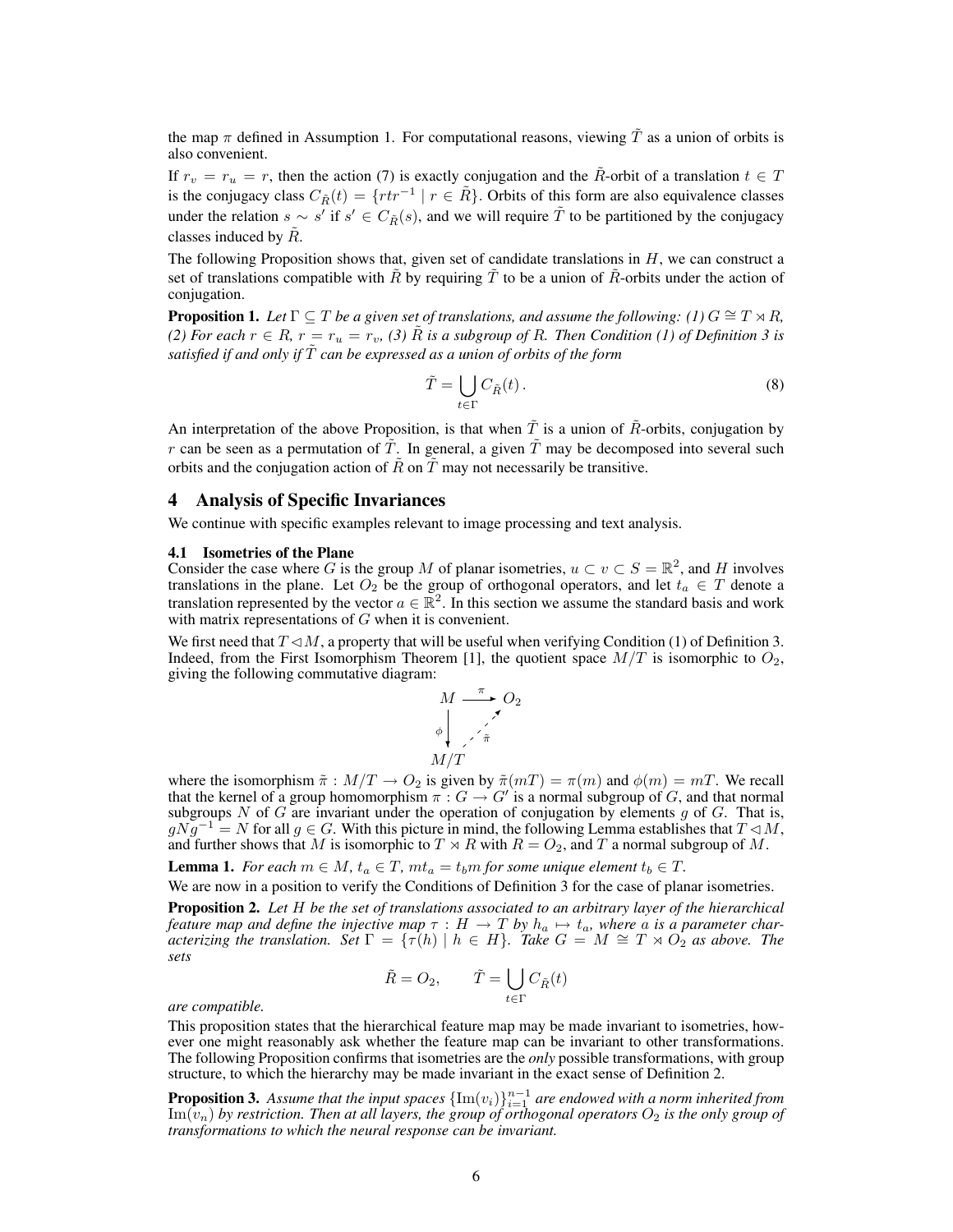

Figure 1: Example illustrating construction of an appropriate  $H$ . Suppose  $H$  initially contains the translations  $\Gamma = \{h_a, h_b, h_c\}$ . Then to be invariant to rotations, the condition on  $H_{\mathcal{A}}$  is that H must also include translations defined by the R-orbits  $O_{\tilde{R}}(t_a)$ ,  $O_{\tilde{R}}(t_b)$  and  $O_{\tilde{R}}(t_c)$ . In this example  $\tilde{R} = SO_2$ , and the orbits are translations to points lying on a circle in the plane.

The following Corollary is immediate:

**Corollary 1.** *The neural response cannot be scale invariant, even if*  $\widehat{K}_1$  *is.* We give a few examples illustrating the application of the Propositions above.

**Example 1.** *If we choose the group of rotations of the plane by setting*  $\tilde{R} = SO_2 \triangleleft O_2$ *, then the orbits*  $O_{\tilde{R}}(a)$  *are circles of radius*  $\|a\|$ . See Figure 1. Therefore rotation invariance is possible as *long as the set*  $\tilde{T}$  *(and therefore H, since we can take H =*  $\tau^{-1}(\tilde{T})$ *) includes translations to all*  $p$ oints along the circle of radius  $a$ , for each element  $t_a \in \tilde{T}$ . In particular if  $H$  includes all possible *translations, then Assumption 1 is verified, and we can apply Theorem 1:* N<sup>m</sup> *will be invariant to rotations as long as*  $K_1$  *is. A similar argument can be made for reflection invariance, as any rotation can be built out of the composition of two reflections.*

**Example 2.** Analogous to the previous example, we may also consider finite cyclical groups  $C_n$ *describing rotations by*  $\theta = 2\pi/n$ *. In this case the construction of an appropriate set of translations is similar: we require that*  $\tilde{T}$  *include at least the conjugacy classes with respect to the group*  $C_n$ ,  $C_{C_n}(t)$  for each  $\overline{t} \in \Gamma = \tau(H)$ .

Example 3. *Consider a simple* convolutional neural network *[6] consisting of two layers, one filter at the first convolution layer, and downsampling at the second layer defined by summation over all distinct* k × k *blocks. In this case, Proposition 2 and Theorem 1 together say that if the filter kernel is rotation invariant, then the output representation will be invariant to global rotation of the input image. This is so because convolution implies the choice*  $K_1(f,g) = \langle f, g \rangle_{L_2}$ , average pooling, *and* H = H<sup>1</sup> *containing all possible translations. If the convolution filter* z *is rotation invariant,*  $z \circ r = z$  for all rotations r, and  $K_1(f \circ r, z) = K_1(f, z \circ r^{-1}) = K_1(f, z)$ *. So we can conclude invariance of the initial kernel.*

## 4.2 Strings, Reflections, and Finite Groups

We next consider the case of finite length strings defined on a finite alphabet. One of the advantages group theory provides in the case of string data is that we need not work with permutation representations. Indeed, we may equivalently work with group elements which act on strings as abstract objects. The definition of the neural response given in Smale et al. involves translating an analysis window over the length of a given string. Clearly translations over a finite string do not constitute a group as the law of composition is not closed in this case. We will get around this difficulty by first considering *closed words* formed by joining the free ends of a string. Following the case of circular data where arbitrary translations are allowed, we will then consider the original setting described in Smale et al. in which strings are finite non-circular objects.

Taking a *geometric* standpoint sheds light on groups of transformations applicable to strings. In particular, one can interpret the operation of the translations in  $H$  as a circular shift of a string followed by truncation outside of a fixed window. The cyclic group of circular shifts of an *n*-string is readily seen to be isomorphic to the group of rotations of an n-sided regular polygon. Similarly, reversal of an n-string is isomorphic to reflection of an n-sided polygon, and describes a cyclic group of order two. As in Equation (5), we can combine rotation and reflection via a semidirect product

$$
D_n \cong C_n \rtimes C_2 \tag{9}
$$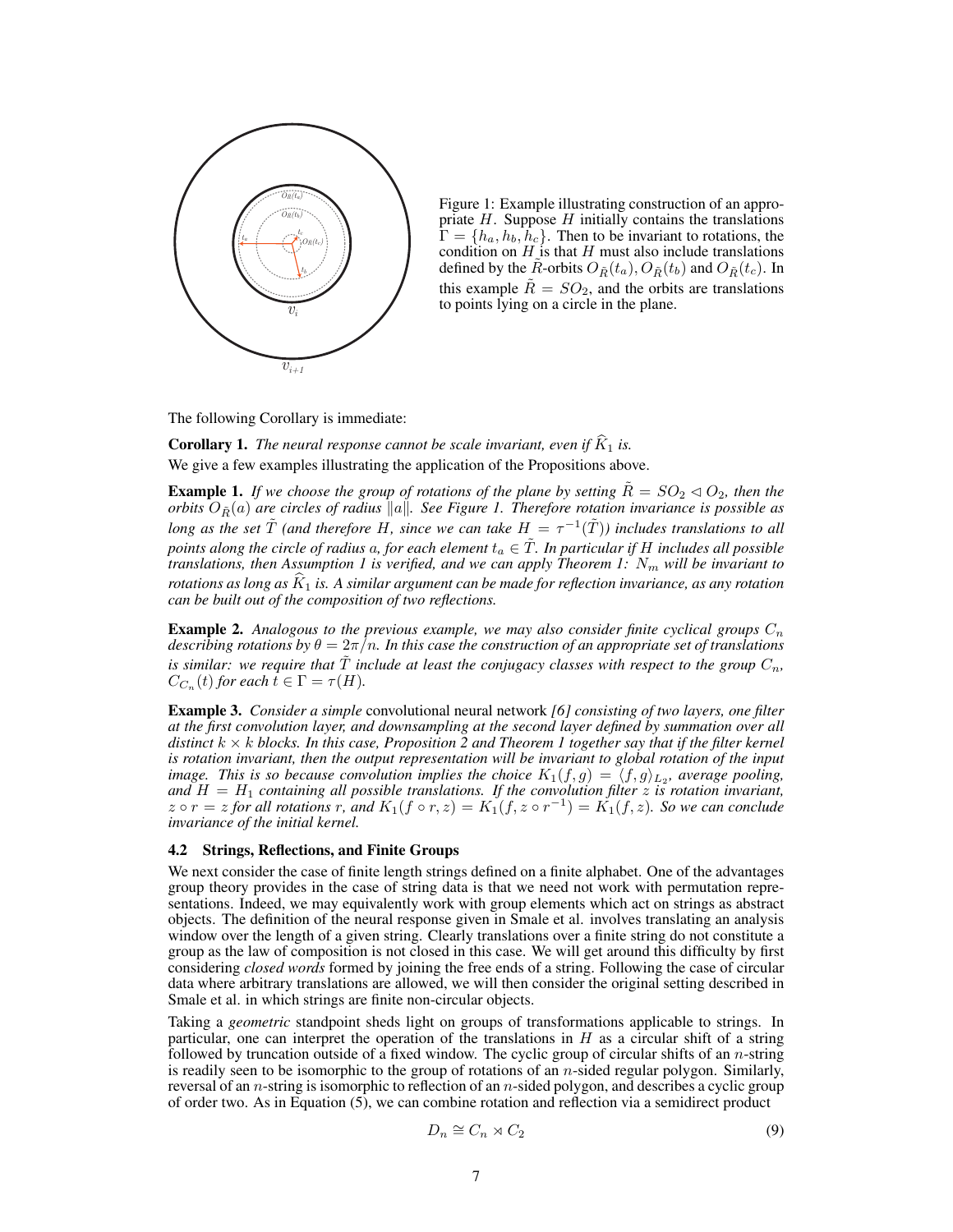where  $C_k$  denotes the cyclic group of order k. The resulting product group has a familiar presentation. Let  $t, r$  be the generators of the group, with r corresponding to reflection (reversal), and  $t$ corresponding to a rotation by angle  $2\pi/n$  (leftward circular shift by one character). Then the group of symmetries of a closed  $n$ -string is described by the relations

$$
D_n = \langle t, r \mid t^n, r_v^2, r_v t r_v t \rangle. \tag{10}
$$

These relations can be seen as describing the ways in which an  $n$ -string can be left unchanged. The first says that circularly shifting an  $n$ -string  $n$  times gives us back the original string. The second says that reflecting twice gives back the original string, and the third says that left-shifting then reflecting is the same as reflecting and then right-shifting. In describing exhaustively the symmetries of an n-string, we have described exactly the dihedral group  $D_n$  of symmetries of an n-sided regular polygon. As manipulations of a closed *n*-string and an *n*-sided polygon are isomorphic, we will use geometric concepts and terminology to establish invariance of the neural response defined on strings with respect to reversal. In the following discussion we will abuse notation and at times denote by  $u$ and  $v$  the largest index associated with the patches  $u$  and  $v$ .

In the case of reflections of strings,  $r_u$  is quite distinct from  $r_v$ . The latter reflection,  $r_v$ , is the usual reflection of an v-sided regular polygon, whereas we would like  $r_u$  to reflect a smaller u-sided polygon. To build a group out of such operations, however, we will need to ensure that  $r_u$  and  $r_v$ both apply in the context of v-sided polygons. This can be done by extending  $A_{r_u}$  to v by defining  $r<sub>u</sub>$  to be the composition of two operations: one which reflects the u portion of a string and leaves the rest fixed, and another which reflects the remaining  $(v - u)$ -substring while leaving the first u-substring fixed. In this case, one will notice that  $r_u$  can be written in terms of rotations and the usual reflection  $r_v$ :

This also implies that for any 
$$
x \in T
$$
,  
\n
$$
r_u = r_v t^{-u} = t^u r_v.
$$
\n(11)

$$
\{r x r^{-1} \mid r \in \langle r_v \rangle\} = \{r x r^{-1} \mid r \in \langle r_v, r_u \rangle\},\
$$

where we have used the fact that  $T$  is abelian, and applied the relations in Equation (10). We can now make an educated guess as to the form of  $T$  by starting with Condition (1) of Definition 3 and applying the relations appearing in Equation (10). Given  $x \in \tilde{T}$ , a reasonable requirement is that there must exist an  $x' \in \tilde{T}$  such that  $r_v x = x' r_u$ . In this case

$$
x' = r_v x r_u = r_v x r_v t^{-u} = x^{-1} r_v r_v t^{-u} = x^{-1} t^{-u},
$$
\n(12)

 $-u$ 

where the second equality follows from Equation (11), and the remaining equalities follow from the relations (10). The following Proposition confirms that this choice of  $T$  is compatible with the reflection subgroup of  $G = D_v$ , and closely parallels Proposition 2.

Proposition 4. *Let* H *be the set of translations associated to an arbitrary layer of the hierarchical feature map and define the injective map*  $\tau : H \to T$  *by*  $h_a \mapsto t_a$ *, where a is a parameter characterizing the translation.* Set  $\Gamma = \{\tau(h) \mid h \in H\}$ . Take  $G = D_n \cong T \rtimes R$ , with  $T = C_n = \langle t \rangle$  and  $R = \tilde{C}_2 = \{r, 1\}$ *. The sets* 

$$
\tilde{R} = R, \qquad \tilde{T} = \Gamma \cup \Gamma^{-1} t
$$

#### *are compatible.*

One may also consider non-closed strings, as in Smale et al., in which case substrings which would wrap around the edges are disallowed. Proposition 4 in fact points to the minimum  $\hat{T}$  for reversals in this scenario as well, noticing that the set of allowed translations is the same set above but with the illegal elements removed. If we again take length  $u$  substrings of length  $v$  strings, this reduced set of valid transformations in fact describes the symmetries of a regular  $(v - u + 1)$ -gon. We can thus apply Proposition 4 working with the Dihedral group  $G = D_{v-u+1}$  to settle the case of non-closed strings.

## 5 Conclusion

We have shown that the tools offered by group theory can be profitably applied towards understanding invariance properties of a broad class of deep, hierarchical models. If one knows in advance the transformations to which a model should be invariant, then the translations which must be built into the hierarchy can be described. In the case of images, we showed that the only group to which a model in the class of interest can be invariant is the group of planar orthogonal operators.

#### Acknowledgments

This research was supported by DARPA contract FA8650-06-C-7632, Sony, and King Abdullah University of Science and Technology.